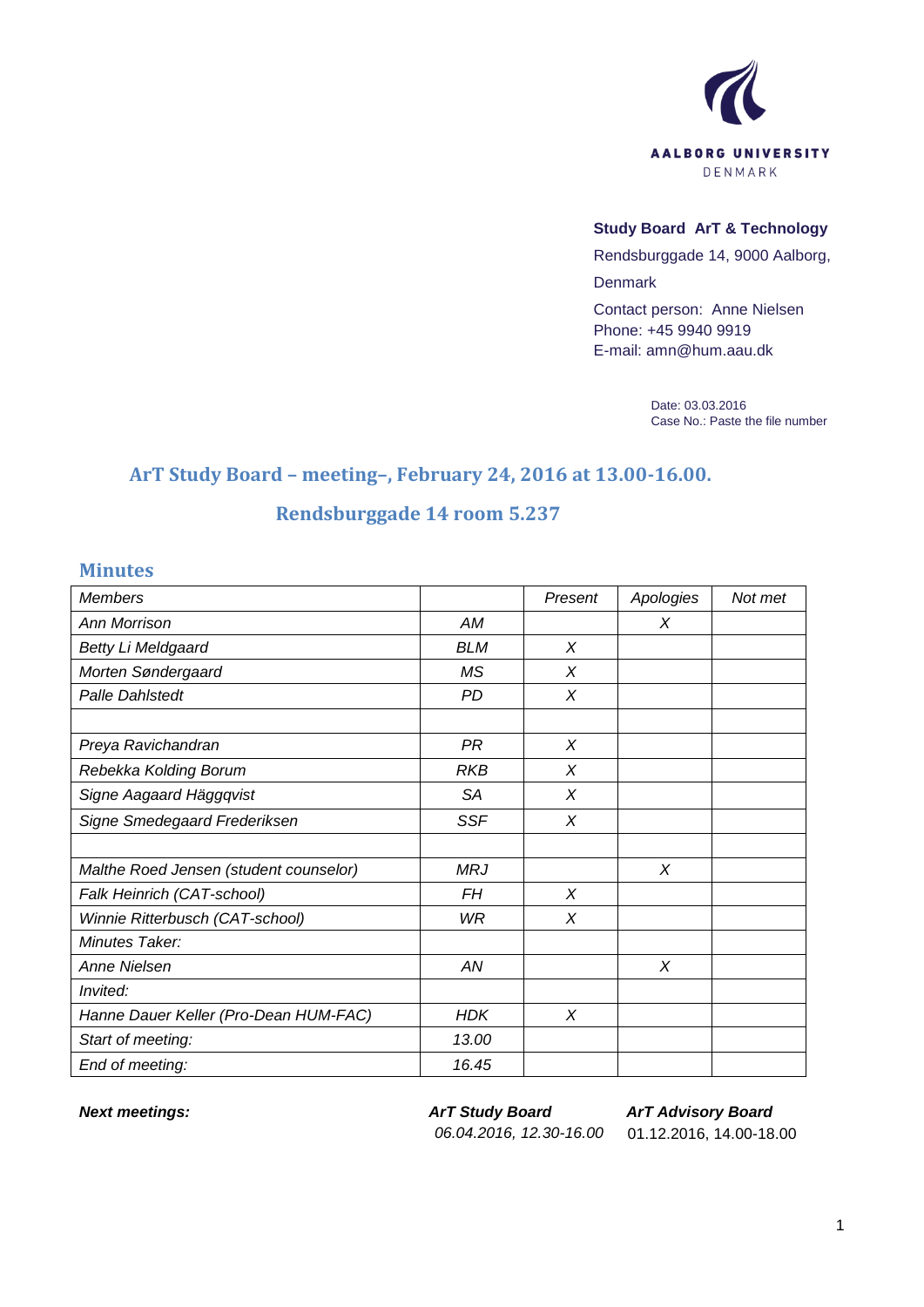

| Item. | Subject:x                                                                                                                                                                                                                                                                                                                                                                                                                                                                                                                                                                                                                                                                                                                                                                                                                                                                                                                                                                                                                                                                                                                                                                                                                                                                                                                                                                                                                                                                            |
|-------|--------------------------------------------------------------------------------------------------------------------------------------------------------------------------------------------------------------------------------------------------------------------------------------------------------------------------------------------------------------------------------------------------------------------------------------------------------------------------------------------------------------------------------------------------------------------------------------------------------------------------------------------------------------------------------------------------------------------------------------------------------------------------------------------------------------------------------------------------------------------------------------------------------------------------------------------------------------------------------------------------------------------------------------------------------------------------------------------------------------------------------------------------------------------------------------------------------------------------------------------------------------------------------------------------------------------------------------------------------------------------------------------------------------------------------------------------------------------------------------|
| 1.    | <b>Approval of Agenda</b>                                                                                                                                                                                                                                                                                                                                                                                                                                                                                                                                                                                                                                                                                                                                                                                                                                                                                                                                                                                                                                                                                                                                                                                                                                                                                                                                                                                                                                                            |
|       | Agenda was approved                                                                                                                                                                                                                                                                                                                                                                                                                                                                                                                                                                                                                                                                                                                                                                                                                                                                                                                                                                                                                                                                                                                                                                                                                                                                                                                                                                                                                                                                  |
| 2.    | Approval of Minutes 27.01.2016 (Attached)                                                                                                                                                                                                                                                                                                                                                                                                                                                                                                                                                                                                                                                                                                                                                                                                                                                                                                                                                                                                                                                                                                                                                                                                                                                                                                                                                                                                                                            |
|       | The Minutes has been approved by e-mail.                                                                                                                                                                                                                                                                                                                                                                                                                                                                                                                                                                                                                                                                                                                                                                                                                                                                                                                                                                                                                                                                                                                                                                                                                                                                                                                                                                                                                                             |
| 3.    | Orientation from the pro-dean. The reason for not accepting Betty as head of Study board is Betty's<br>time-based contract, cf. lack of stability.<br>Process of reorganization till October: the study board should work with that date in order to foresee<br>and organize the fall semester prior to the shift.<br>Some discussion on the re-configuration process: merging cultures, securing an international master<br>level for ArT students, organisational issues and reason,<br>Distribution of duties and hours:<br>meeting (lead, call, agenda), representation (rector, faculty, CAT studieråd) $\rightarrow$ Head of Study-<br>$\bullet$<br>board $-$ PD.<br>budget<br>$\bullet$<br>money: PD, FH and AN<br>$\circ$<br>requisition: MS<br>$\circ$<br>Evaluation: AM (assuring deadlines, SN decisions are implemented)<br>$\bullet$<br>Action plan: item 1 teachers meeting on artistic evaluation PD. 18.8;<br>$\bullet$<br>other points: FH and PD go through and appoint responsible persons<br>$\circ$<br>complaints:<br>$\bullet$<br>drop out (traffic light system): (few cases: AN and Students Supervisor prepares a plan, mandatory<br>$\bullet$<br>meeting for the student in question) $\rightarrow$ study board<br>dispensation/merits $\rightarrow$ ANand ArT-SN<br>$\bullet$<br>PR/ website: PD discusses with Ståle Stenslie (SS).<br>$\bullet$<br>The ProDean invites the Studyboard for a course in StudyBoard tasks -run by the Faculty<br>$\bullet$ |
| 4.    | News:                                                                                                                                                                                                                                                                                                                                                                                                                                                                                                                                                                                                                                                                                                                                                                                                                                                                                                                                                                                                                                                                                                                                                                                                                                                                                                                                                                                                                                                                                |
|       | <b>Head of Study</b>                                                                                                                                                                                                                                                                                                                                                                                                                                                                                                                                                                                                                                                                                                                                                                                                                                                                                                                                                                                                                                                                                                                                                                                                                                                                                                                                                                                                                                                                 |
|       | Nothing                                                                                                                                                                                                                                                                                                                                                                                                                                                                                                                                                                                                                                                                                                                                                                                                                                                                                                                                                                                                                                                                                                                                                                                                                                                                                                                                                                                                                                                                              |
|       | <b>Relate:</b>                                                                                                                                                                                                                                                                                                                                                                                                                                                                                                                                                                                                                                                                                                                                                                                                                                                                                                                                                                                                                                                                                                                                                                                                                                                                                                                                                                                                                                                                       |
|       | EAJ, PD, FH and (SS) are going to a conference "ArT In context".                                                                                                                                                                                                                                                                                                                                                                                                                                                                                                                                                                                                                                                                                                                                                                                                                                                                                                                                                                                                                                                                                                                                                                                                                                                                                                                                                                                                                     |
|       | <b>Students (SAH):</b>                                                                                                                                                                                                                                                                                                                                                                                                                                                                                                                                                                                                                                                                                                                                                                                                                                                                                                                                                                                                                                                                                                                                                                                                                                                                                                                                                                                                                                                               |
|       | The Students are frustrated because there are still challenges with the "physical" Lab situation.<br>The Department is now in charge of the Labs (no longer ITS).<br>The Lab assistant (Thomas Christensen (TC)) has been offered a position 30 hours pr. week as of<br>March 1 <sup>st</sup> and he has accepted this position.<br>The intention is to fuse the media Lab function and the Lab function - in order to build up the Depart-<br>ments common labs. The ArT lab equipment is moved to a new location and need to be unpacked.<br>The location of the new Lab is not yet decided. The Lab is stored in "the Dead Room" entrance from<br>the outside passage.<br>Projectors and Loud speakers are lent out from the Media Lab (Thomas Busk (TB)) - and he also has                                                                                                                                                                                                                                                                                                                                                                                                                                                                                                                                                                                                                                                                                                       |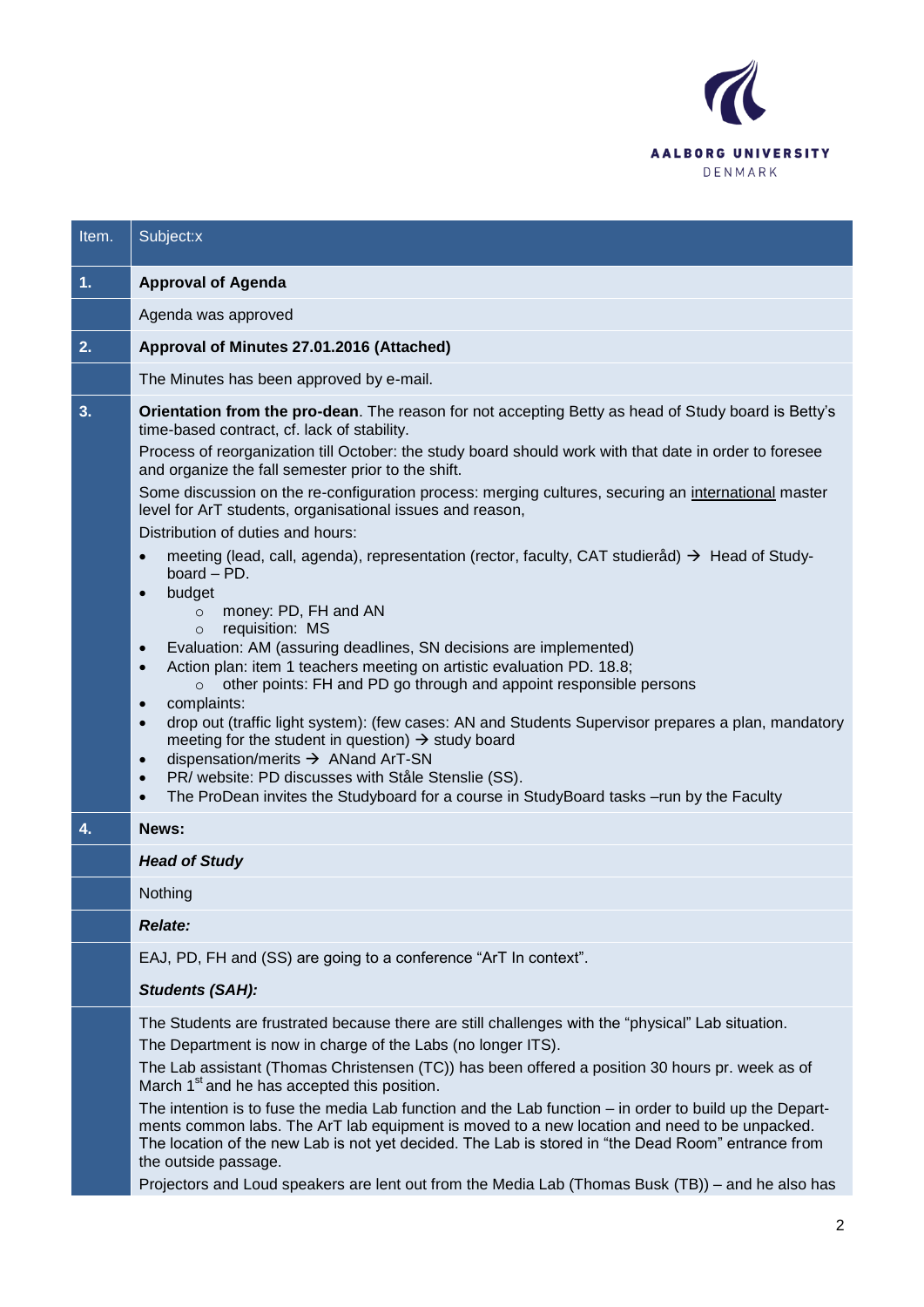

|    | the key for the storage room.                                                                                                                                                                                                                                                                                                                                                                                                                           |
|----|---------------------------------------------------------------------------------------------------------------------------------------------------------------------------------------------------------------------------------------------------------------------------------------------------------------------------------------------------------------------------------------------------------------------------------------------------------|
|    | TC has to get started with the storage room.                                                                                                                                                                                                                                                                                                                                                                                                            |
|    | BLM suggests compiling a list for each semester (acute list) with needed materials - for TC to work<br>according to: (student representatives, SA, SSF and PR - Compile and send to TC.                                                                                                                                                                                                                                                                 |
|    | The students points out that they have a need to borrow the equipment for more than one week. (exibi-<br>tion) – FH will talk to TC and TC about long term loans.                                                                                                                                                                                                                                                                                       |
|    | Regarding the FabLab/Wet Lab and Spray cabine (paid by ArT).                                                                                                                                                                                                                                                                                                                                                                                            |
|    | BLM discovered that Architecture and Design use the Fab Lab/Wet Lab to storage furniture. The jani-<br>tors found out who filled the labs.                                                                                                                                                                                                                                                                                                              |
|    | FH: There is an agreement with A&D that they can use the fab Lab/Wet Lab /Spray Cabine, in ex-<br>change for the use of their wood labs -  this situation still needs to be handled from the top man-<br>agement. FH will contact the heads of the departments.                                                                                                                                                                                         |
|    | <b>Media Arts Cultures:</b>                                                                                                                                                                                                                                                                                                                                                                                                                             |
|    | The Students have been here for 14 days. The collaboration with ArT will start with the Chris Salter<br>presentation this week. The ArT Social Committee has agreed to set up a bar at three on Wednesday.<br>The Media AC group is going to Copenhagen for two weeks in the beginning of March. (Ken Rinaldo,<br>and Laura Beloff). After Easter there is a possibility for interaction between Media AC/ArT.                                          |
|    | 2 <sup>nd</sup> of March there is Åbent Hus at KS3                                                                                                                                                                                                                                                                                                                                                                                                      |
|    | <b>CAT-School (FH/WRB)</b>                                                                                                                                                                                                                                                                                                                                                                                                                              |
|    | The KDM re-accreditation application deadline is on Friday<br>$\bullet$<br>New project regarding the CopyDan<br>$\bullet$                                                                                                                                                                                                                                                                                                                               |
| 5. | Collaboration with Aalborg Kommune - Contact Person ArT                                                                                                                                                                                                                                                                                                                                                                                                 |
|    | There is a need to find a contact person from the ArT studyBoard.                                                                                                                                                                                                                                                                                                                                                                                       |
|    | Technical Department in Aalborg Kommune regarding the "while we are waiting"                                                                                                                                                                                                                                                                                                                                                                            |
|    | Desire to collaborate with the ArT Study Board. BLM suggests inviting the contact to a Study Board<br>Meeting. Followed up on regular meetings. PD suggests that BLM is the contact person to the com-<br>mune.                                                                                                                                                                                                                                         |
|    | It is decided to delegate the contact to BLM and that she will invite the Aalborg Kommune for the next<br>Stud Board meeting.                                                                                                                                                                                                                                                                                                                           |
| 6. | <b>Educational evaluation BA2015</b>                                                                                                                                                                                                                                                                                                                                                                                                                    |
|    | Postponed for next meeting                                                                                                                                                                                                                                                                                                                                                                                                                              |
| 7. | <b>RUS-arrangement Fall 2016</b>                                                                                                                                                                                                                                                                                                                                                                                                                        |
|    | SA is guessing that SS has suggested that the RUS trip is replaced with a visit to Bente Nordheim.<br>From Friday to Sunday. The RUS coordinators are responsible for planning. PD will talk to SS about<br>the suggestion, potential dates/days and (first or second weekend in September). If this is a reel option<br>this will be included in the instructions for the RUS trip.<br>Otherwise the visit is still a good possibility for a day-trip. |
|    | Put on the agenda for next meeting                                                                                                                                                                                                                                                                                                                                                                                                                      |
| 8. | <b>General about semesters</b>                                                                                                                                                                                                                                                                                                                                                                                                                          |
|    | how to get a supervisor - BA-project<br>other practical about ArT                                                                                                                                                                                                                                                                                                                                                                                       |
|    | Regarding how to get a supervisor: The coordinator makes the initial assignment. The proposal is<br>$\bullet$                                                                                                                                                                                                                                                                                                                                           |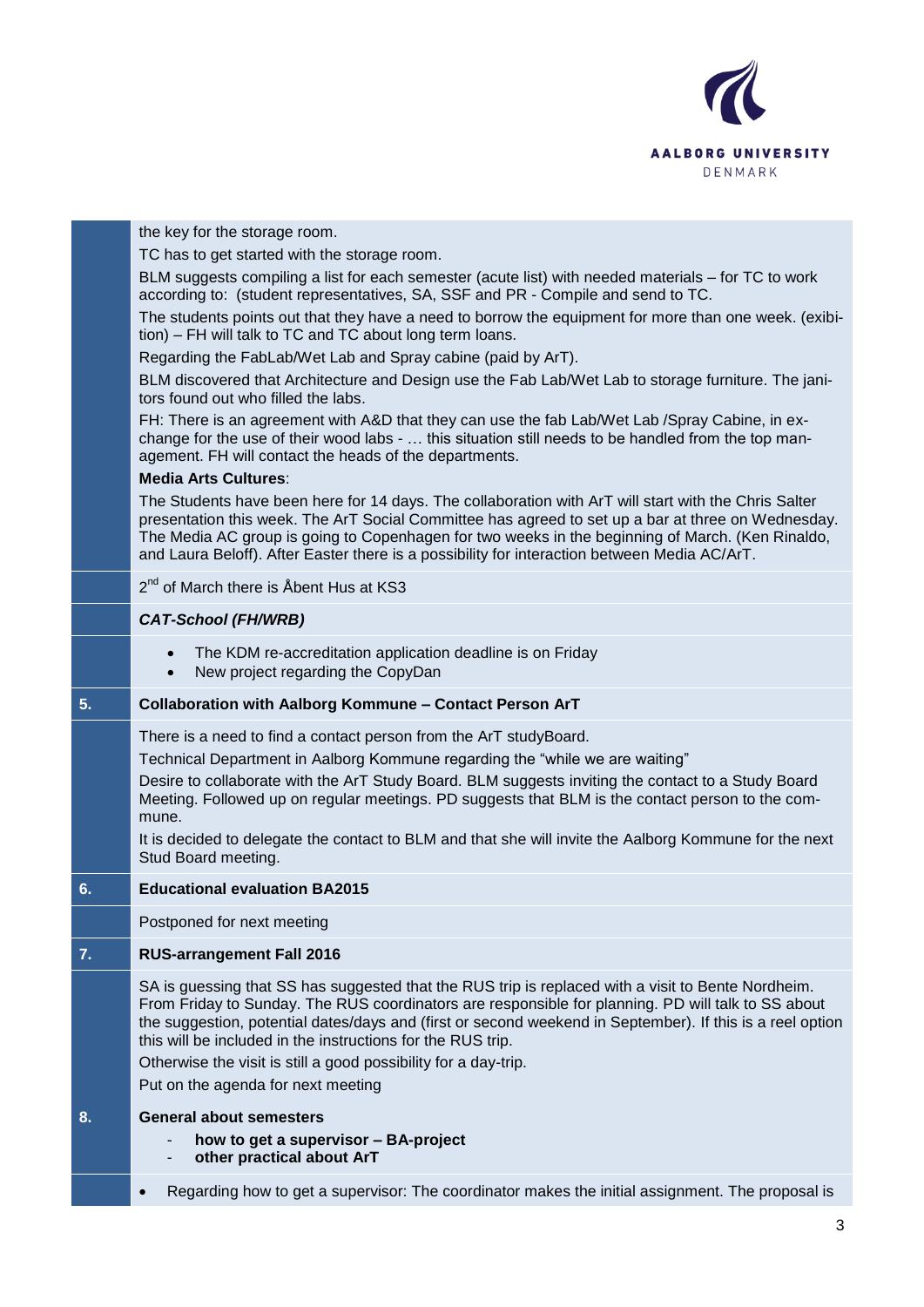

|     | sent to the Study Board for approval - this has already been decided.<br>Regarding the students experience with differences in grading - the students are uncertain about<br>$\bullet$<br>how to prepare for the examination. Feedback in relation to the examination (differences)<br>Also an external censor has pointed out that there are big differences in the approaches to the ex-<br>amination between the supervisors. The students experience differences in requirements from su-<br>pervisors (research areas).<br>This could be a topic for at teachers' seminar.<br>$\bullet$<br>SA will collect data for the topic and the Study Board will decide how to frame the discussion. |
|-----|-------------------------------------------------------------------------------------------------------------------------------------------------------------------------------------------------------------------------------------------------------------------------------------------------------------------------------------------------------------------------------------------------------------------------------------------------------------------------------------------------------------------------------------------------------------------------------------------------------------------------------------------------------------------------------------------------|
| 9.  | <b>Photoshop and Layout skills</b>                                                                                                                                                                                                                                                                                                                                                                                                                                                                                                                                                                                                                                                              |
|     | 4 <sup>th</sup> semester has to design a poster and need the Photoshop skills.<br>The Study Board accepts the plan proposed by email<br>Overall it should be discussed how the skills should be integrated into the study (teachers meeting).<br>The Study Board decides that the Photoshop course payment is to be deducted from the semester<br>fund (6.000)                                                                                                                                                                                                                                                                                                                                  |
| 10. | <b>Budget 2016.</b>                                                                                                                                                                                                                                                                                                                                                                                                                                                                                                                                                                                                                                                                             |
|     | <b>Studieenhedsbevilling</b>                                                                                                                                                                                                                                                                                                                                                                                                                                                                                                                                                                                                                                                                    |
|     | There is a minimum of 6000 DKK for each semester. If possible the amount should increase to 10.000.<br>The rest of the budget needs further investigation in collaboration with AN                                                                                                                                                                                                                                                                                                                                                                                                                                                                                                              |
| 11, | <b>Requisitions Fall 2016. (Budget attached)</b>                                                                                                                                                                                                                                                                                                                                                                                                                                                                                                                                                                                                                                                |
|     | MS has been delegated the proposal for requisitions regarding ArT. He will propose the plan for the<br>semester taking into consideration the evaluations and continuity in the staff. The teachers will re-<br>spond/give feedback to the suggestion. MS will work together with Anne in this process.<br>The head of the Department is the responsible in case of conflicts of interest or lack/surplus of hours.<br>The Head of the Department will inform the Head of knowledge groups.                                                                                                                                                                                                     |
| 12, | Semester coordinators Fall 2016.                                                                                                                                                                                                                                                                                                                                                                                                                                                                                                                                                                                                                                                                |
|     | $1st$ sem.:<br>$3rd$ sem.:<br>$5^{th}$ sem.:<br>Postponed till next meeting                                                                                                                                                                                                                                                                                                                                                                                                                                                                                                                                                                                                                     |
| 13, | Items for next meeting.                                                                                                                                                                                                                                                                                                                                                                                                                                                                                                                                                                                                                                                                         |
|     | Hours for Study Board Work<br><b>Educational evaluation BA2015</b><br>RUS-arrangement Fall 2016<br>Studieenhedsbevilling<br>Requisitions Fall 2016.<br>Semester coordinators Fall 2016.                                                                                                                                                                                                                                                                                                                                                                                                                                                                                                         |
| 14, | Any further Business.                                                                                                                                                                                                                                                                                                                                                                                                                                                                                                                                                                                                                                                                           |
|     | Solo writers: if you choose to work alone you only have 10 hours.<br>New norms may be proposed for the fall semester.<br>BLM suggests that the 7 hours are pooled for soloists on the $6th$ semester.                                                                                                                                                                                                                                                                                                                                                                                                                                                                                           |